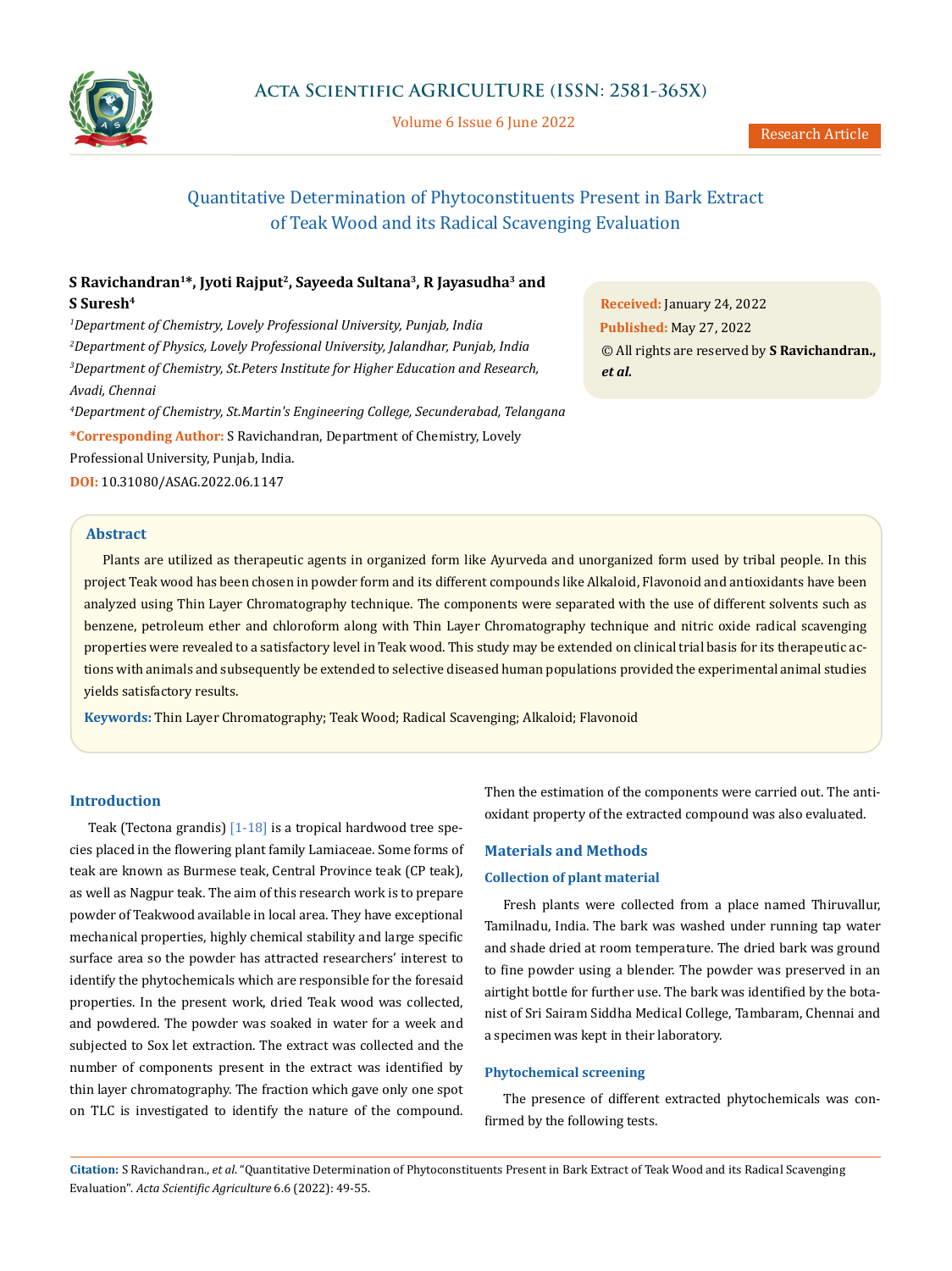## **Test for carbohydrates**

- **• Molishs test:** Two milliliter of Molish's reagent was added to2 mL of extract and shaken well. Then 2 mL of concentrated  $\rm H_2SO_4$  was added on the sides of the tubes. A reddish violet ring appeared immediately at the junction of two layers indicating the presence of carbohydrates.
- **• Fehling's test:** To the extract added equal amount of Fehling's reagent and mixed well. Heated gently. Formation of brick red precipitate indicated the presence of reducing sugars.

## **Test for tannins**

Five milliliter of extract was added to few drops of 1% lead acetate. A yellow precipitate indicated the presence of tannins.

#### **Test for steroids**

Leaf extract was mixed with 1 ml chloroform and later 2-3 drops of conc.  $\mathrm{H_2SO_4}$  was added. Pink colour formation indicated the presence of steroids.

## **Test for terpenoids**

- **• Libbermann-Burchard reaction:** To 200 mg of plant material 10 mL of chloroform was added and filtered using whattman filter paper no: 1 then 2mL acetic anhydride and a 3drops of concentrated  $\rm{H_2SO_4}$  were added along the sides of the tubes. Blue- green ring indicates the presence of steroids.
- **• Triterpenoids detection:** In a test tube 2 (or) 3 granules of tin is added and dissolved in 2ml of thionide solution. Added test solution to it. Pink colour produced indicates the presence of Triterpenoids.

#### **Test for alkaloids**

**• Mayers Test:** To the extract added 1% Hydrochloric acid and 6 drops of Mayer's reagent (1.36g of mercury chloride, 5g of potassium iodide in100ml.The formation if cream coloured precipitate showed the presence of alkaloids.

#### **Extraction**

The collected material was allowed to dry in sunshade for a week and after that it was crushed and powdered. 30 gm. of powder was weighed and soaked for 3 days. Then it was poured in to Soxlet apparatus and allowed to boil for one hour. This extract is used for further study.

#### **Chromatographic separation**

A simple straight glass tube tapered at the bottom was used as column in our study. The adsorbent was supported on a plug of cotton. The cotton piece was kept in position in the tube. The tube was then clamped vertically and adsorbent (silica gel) was added in portions, so that the tube was packed uniformly with the adsorbent. The adsorbent added was pressed from above with the flattened glass rod, before the next portion was added. This was continued till nearly two third of it was filled.

The extract was poured on the top and the column was covered by a plug of cotton wood. Some solvent was put over it through funnel. The developed chromatogram was treated with succession of solvents having increasingly powerful eluent action. The various portions of the column were thus washed out one by one and collected in different receivers. Gradual elution using 500 ml of each solvent and solvent mixture was carried out for the collection of various fractions. The name of the solvents used and the series of fractions collected in this method are given table 1.

## **Phytochemical screening**

The prepared extracts were subjected to phytochemical screening.

The following tests were carried out.

#### **Tests for alkaloids (Morquies test)**

A small quantity of the extract was placed in a glass plate and allowed to evaporate to dryness. A drop of Morquies reagent (HgCl $_2$  +  $\,$ KCN) was added and the colour was observed. Appearance of Reddish colour which turns blue indicates the presence of alkaloids.

### **Test for quinine (Bromine - ammonia test)**

To about 10 ml of extract was added with 0.25 ml of  $\text{Br}_2/\text{H}_2\text{O}$ was added and shaken well. Then about 2 ml of dil.NH<sub>3</sub> solution was added. No bright coloration shows the presence of quinine.

## **Test for morphine (Iodic acid test)**

Morphine liberates iodine from iodic acid which gives blue coloration. 2 ml of extract acidified with sulphuric acid was added to a solution of KlO<sub>3</sub> containing starch. Appearance of deep blue colour indicates the presence of morphine.

**Citation:** S Ravichandran., *et al*. "Quantitative Determination of Phytoconstituents Present in Bark Extract of Teak Wood and its Radical Scavenging Evaluation". *Acta Scientific Agriculture* 6.6 (2022): 49-55.

50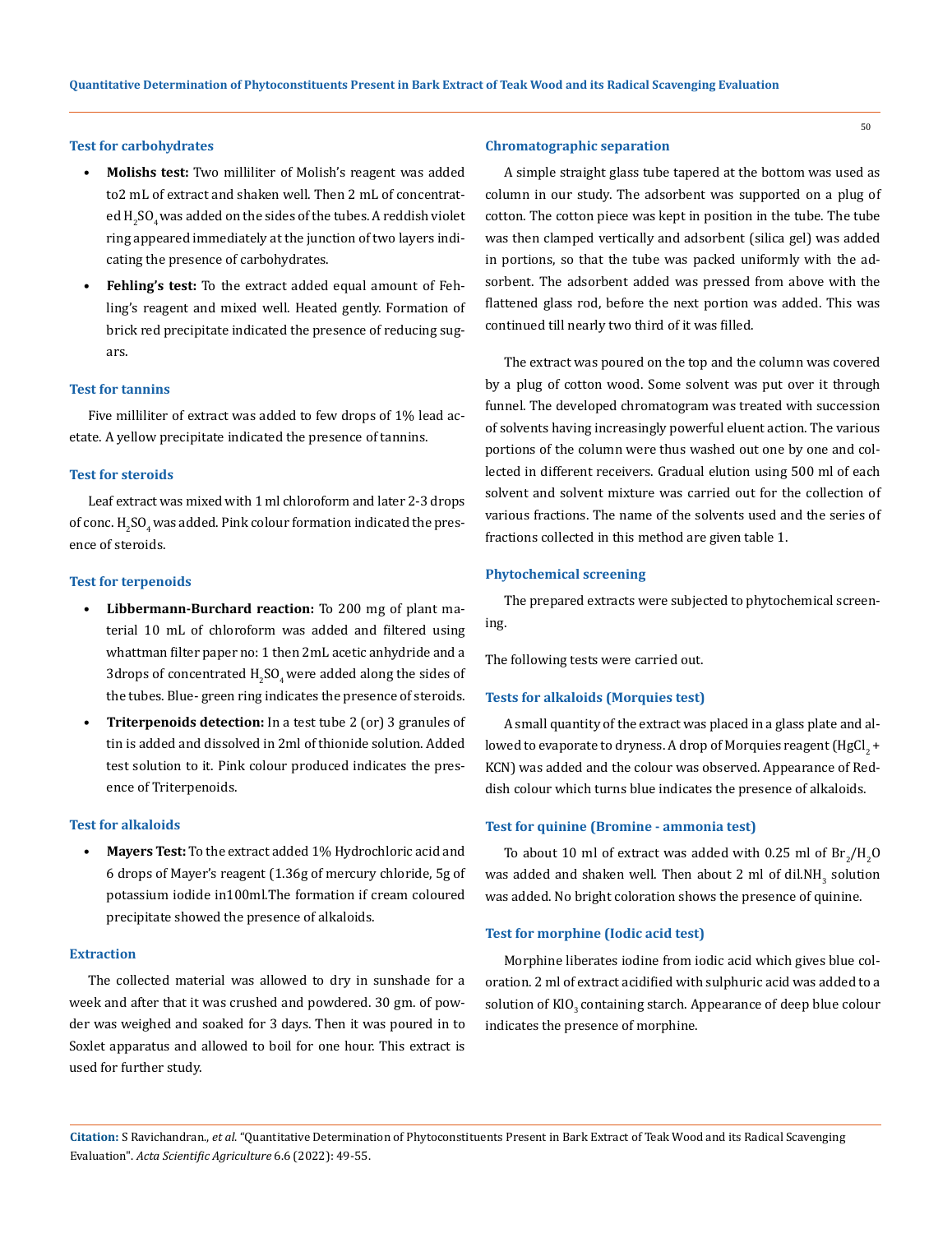#### 51

#### **Test for Terpenoids (Leibermann Buchard test)**

2 ml of extract was dissolved in chloroform and to these 2 drops of acetic anhydride was added and concentrated sulphuric acid was added along the sides of the test tube and the colour was observed. Appearance of red colour indicates the presence of terpenoids.

## **Test for flavonoids (Shendo's test)**

2 ml of extract was warmed and to the warmed solution a piece of Magnesium ribbon was added followed by 2 drops of concentrated HCl drop by drop. Absence of orange or yellow colour indicates the presence of flavonoids.

## **Estimation of phyto constituents**

## **Estimation of alkaloid by Singh MBTH method**

Principle: Alkaloids are oxidized by sodium meta per iodate under mild acidic conditions to form N, N' -Dimethyl alloxan, which then reacted with 3- Methyl - 2- Benzo Thiazollinone Hydrazine (MBTH)hydrochloric acid to yield a blue colored product which can be measured spectrophotometrically at 630 nm.



#### **Reagents**

Standard Theophylline

10 mg of theophylline was dissolved in 20 ml of methanol and diluted to 100 ml with distilled water  $(1ml = 1 mg)$ . 10 ml of this solution was diluted to 100 ml with distilled water.  $[1m] = 1 mg$ )

- Acetic acid 0.1 M
- Sodium metaperiodate (SPI) 0.01 M
- 3- Methyl 2- BenzoThiazollinone Hydrazine (MBTH) (0.1 M)

## **Estimation of flavanoids by Zishan ALCL3 method**

**Principle:** Flavonoids form pink colored complexwith aluminum chloride in the presence of sodium nitrite and sodium hydroxide which can be measured by spectrophotometrically at 510 nm.

## **Reagents:**

- **• Standard Rut:** 10 mg of rut in was dissolved in 10ml of ethanol(1ml = 1 mg) and 10 ml of this was made up into  $100$ ml using same ethanol.  $[1m] = 1 mg$
- **• Sodium nitrite:** 0.5 gm. of sodium nitrite was dissolved in 10 ml of distilled water.
- **Aluminum chloride:** 0.1 gm. of AlCl<sub>3</sub>. 6H<sub>2</sub>O wasdissolved in 10 ml of distilled water.
- **• Sodium hydroxide:** 0.4 gm of NaOH was dissolved in 10 ml of distilled water.

## **Procedure**

- 0.5, 1.0, 1.5, 2.0, 2.5 ml of standard solution was pipetted out in to a series of 50 ml standard flasks.
- 2 ml of the sample was pipetted out in a separate 50 ml standard flask.
- To all the flask including the blank 1 ml of 5%  $N$ a $N$ O<sub>2</sub> was added and incubated at room temperature for 5 minutes.
- 2 ml of 10% AlCl3 solution was added into all the flasks and incubated at room temperature for 6minutes.
- Then 0.5 ml of 1MNaOH solution was added in all flasks and mixed well.
- The Optical Density of the pink colour formed was measured at 510 nm.
- A graph was plotted by taking concentration of Rut in along X-axis and optical density along Y- axis.
- From the standard curve on the graph, the concentration of unknown sample was calculated.



**Citation:** S Ravichandran., *et al*. "Quantitative Determination of Phytoconstituents Present in Bark Extract of Teak Wood and its Radical Scavenging Evaluation". *Acta Scientific Agriculture* 6.6 (2022): 49-55.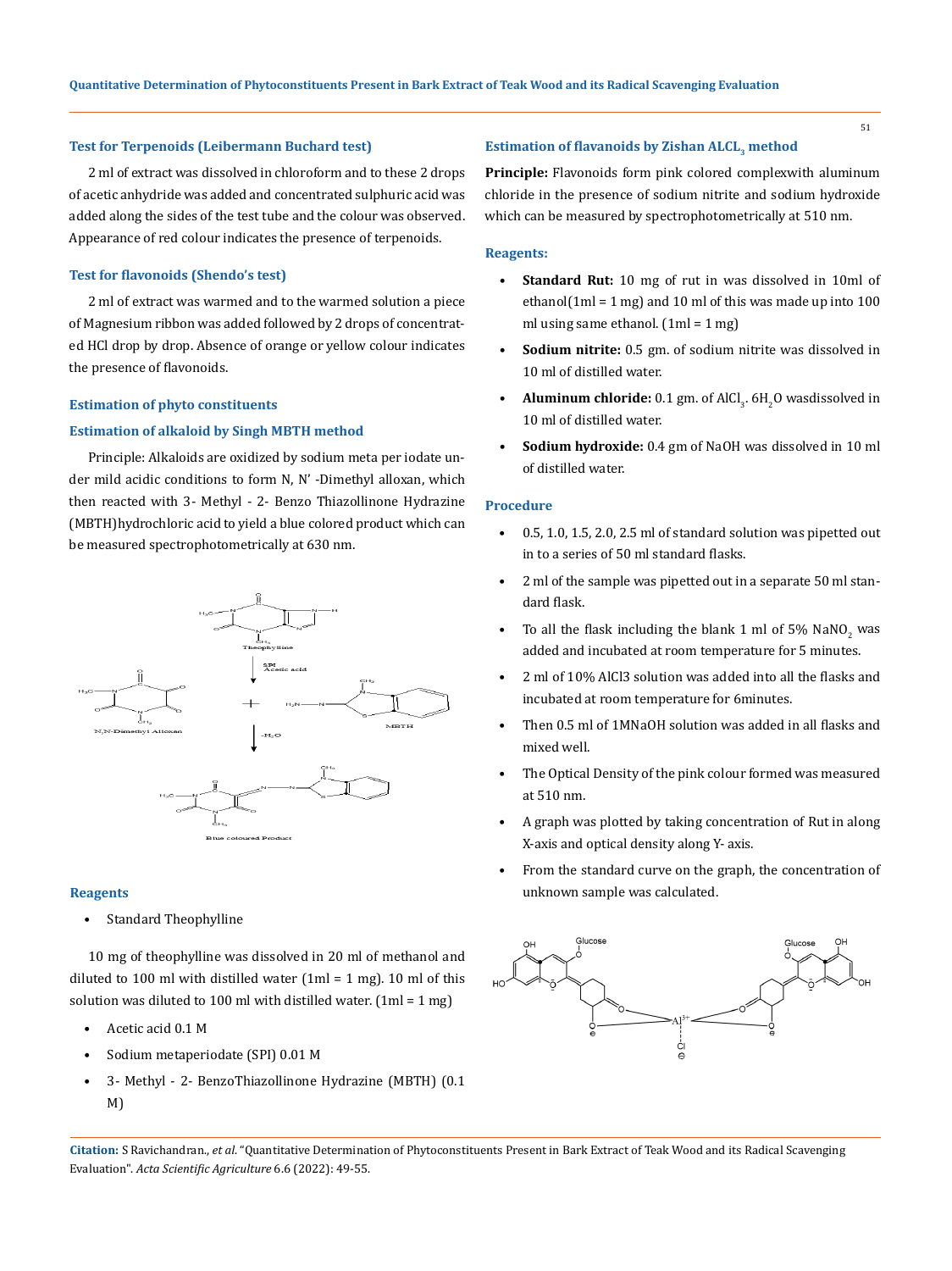#### **Pharmocological evaluation**

#### **Evaluation of antioxidant nitric oxide radical scavenging assay**

The principle behind various *in-vitro* methods of evaluating the antioxidant characteristics of drug is discussed below The procedure is based on the method where sodium nitroprusside in aqueous solution at physiological pH spontaneously generates nitric oxide which interacts with oxygen to produce nitrite ions, this undergo diazotisation with sulphanilinic acid the diazotized product when added with N-napthyl ethylene gives red dye.

#### **Chemical reactions in nitric oxide scavenging assay**



in Benzene,50% chloroform in Benzene, and 100%chloroform as eluent. Each fraction was collected separately and a TLC was run with silica gel coated TLC plate and the weight of residue obtained is tabulated in table 1.

|       |                            | <b>Extract</b> |                  |
|-------|----------------------------|----------------|------------------|
| S. No | <b>Solvent system</b>      | <b>TLC</b>     | <b>Weight of</b> |
|       |                            | spot           | Residue (gm.)    |
|       | 100 %Petroleum ether       | 1              | 0.0164           |
|       | 10%BenzeneinPetroleumether | 1              | 0.0197           |
|       | 50%BenzeneinPetroleumether | $\overline{2}$ | 0.0342           |
| 4     | 100 %Benzene               | 1              | 0.0061           |
| 5     | 10% chloroform in Benzene  | 2              | 0.0342           |
| 6     | 50% chloroform in Benzene  | 1              | 0.0164           |
|       | 100 % chloroform           |                | 0.0197           |

**Table 1:** Number TLC spots for various solvent systems and the weight of residue.

## **Phytochemical screening**

5 ml of extracts were dissolved in 100 ml of ethanol and tested for phytochemical components like alkaloids, Terpenoids, and Flavonoids. The results obtained are shown in table 2.

| No | Name of the tests                    | <b>Result</b> | <b>Inference</b>          |
|----|--------------------------------------|---------------|---------------------------|
|    | Morquies test                        | +             | Presence of<br>Alkaloids  |
|    | Bromine - ammonia test<br>test test) |               | Absence of<br>quinine     |
| З. | Iodic acid test                      |               | Absence of<br>morphine    |
| 4. | Leibermann Buchard test              |               | Absence of<br>Terpenoids  |
| 5  | Shinoda's test                       | ÷             | Presence of<br>Flavonoids |

**Table 2:** (Phytochemical screening results), The above table shows that the aqueous extract of Lemon Grass contains alkaloids, and flavonoids.

## Measured at 540 nm

#### **Preparation of Reagents**

- Phosphate buffer saline 100 Mm, pH 7One gram of buffer tablet is dissolved in 100 ml of distilled water.
- Sodium nitroprusside 10 m 0.5 gm. of sodium nitroprusside was dissolved in 100 ml of water
- Sulphanilic acid 0.5% in 20% Glacial acetic aci0.5 g of sulphanilic acid was in 100 ml of 20% glacial acetic acid.
- Napthyl Ethylene DiamineDihydrochloride (NEDD) 0.1% in 0.1 M Hcl.One gram of NEDD was dissolved in 0.1 M hydrochloric acid.

## **Results and Discussion**

## **Extraction**

Powdered teak wood bark is subjected to Soxhlet extraction with water. The extract was used for the analysis.

## **Chromatograpic separation for chloroform extract**

The extract was subjected to column chromatographic separation using Petroleum ether,10%Benzene in Petroleum ether, 50%Benzene in Petroleum ether, 100%Benzene,10% chloroform

**Citation:** S Ravichandran., *et al*. "Quantitative Determination of Phytoconstituents Present in Bark Extract of Teak Wood and its Radical Scavenging Evaluation". *Acta Scientific Agriculture* 6.6 (2022): 49-55.

52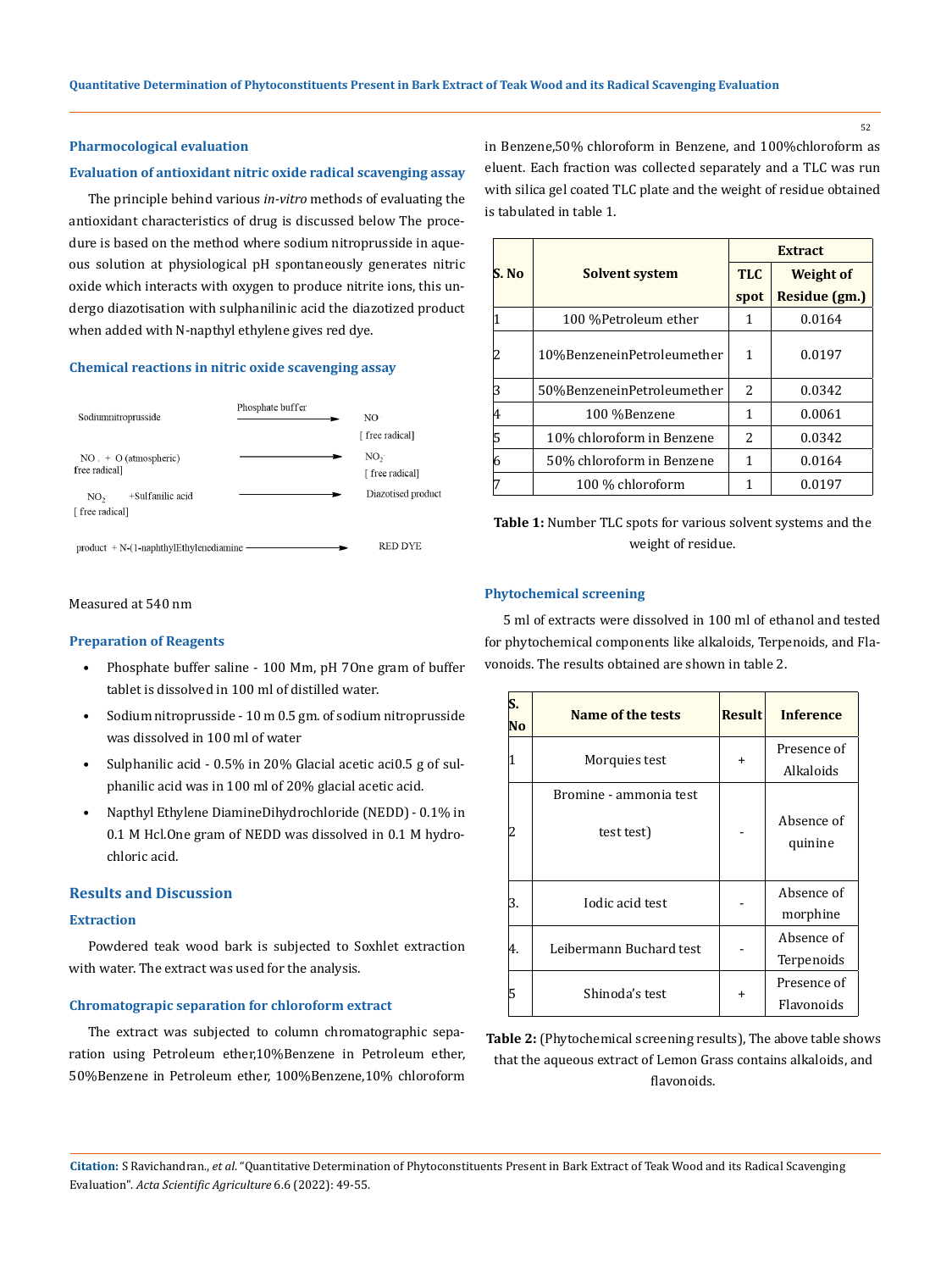53

# **Estimation of phytoconstituents Estimation of alkaloid by Singh MBTH method**

The quantitative determination of alkaloid was carried out by SINGH MBTH method. In this method, a series of theophylline solution were prepared and after adding the required reagents the OD was measured for each concentration. The concentration of theophylline and corresponding optical density values are tabulated in table 3.

| <b>Concentration of</b><br><b>Theophyline (ppm)</b> | OD  |
|-----------------------------------------------------|-----|
| 0.2                                                 | 119 |
| 0.3                                                 | 108 |
| 0.4                                                 | 97  |
| 0.5                                                 | 88  |
| 0.6                                                 | 78  |
| Aqueous extract                                     | 64  |

**Table 3:** Standard: Theophline.



**Graph 1:** A calibration graph is drawn by taking concentration of theophylline along x-axis and optical density along the Y-axis.

# **Calibration graph**

The above calibration graph is best fitted to the equation y=102x+138.8 Using this equation

Percentage of alkaloid in aqueous extract =0.733 ppm.

# **Estimation of flavanoids by Zishan ALCL3 method**

The quantitative determination of Flavonoids was carried out. The concentration of Rut in and corresponding optical density values are tabulated in table 4method and a calibration graph is drawn using Concentration of Rut in and corresponding optical density values which are tabulated in table 4.

| <b>Volume of rut in (ml)</b> | <b>OD</b> |
|------------------------------|-----------|
| 0.5                          | 99        |
| 1.0                          | 86        |
| 1.5                          | 75        |
| 2.0                          | 61        |
| 2.5                          | 55        |
| Aqueous extract              | 52        |

**Table 4:** Standard: Rut in.



# **Graph 2:** A calibration graph is drawn. By taking- Concentration of Rut in was taken along x-axis and optical density was taken along the Y-axis.

## **Calibration graph**

The above calibration graph is best fitter to the equation y=22.6*x*+ 109.1 from this equation Using this equation Percentage of Flavonoids in aqueous extract = 2.5265 ppm

| <b>Concentration</b>     | <b>Optical density</b>             |                |
|--------------------------|------------------------------------|----------------|
| of extract (ml)          | <b>STANDARD</b><br>(ASCORBIC ACID) | <b>EXTRACT</b> |
|                          | 25                                 | 22             |
| $\overline{\mathcal{L}}$ | 28                                 | 24             |
| 3                        | 32                                 | 28             |
| 4                        | 34                                 | 31             |
|                          | 38                                 | 35             |

**Table 5:** Initial OD  $(A_0) = 20$ .

**Citation:** S Ravichandran., *et al*. "Quantitative Determination of Phytoconstituents Present in Bark Extract of Teak Wood and its Radical Scavenging Evaluation". *Acta Scientific Agriculture* 6.6 (2022): 49-55.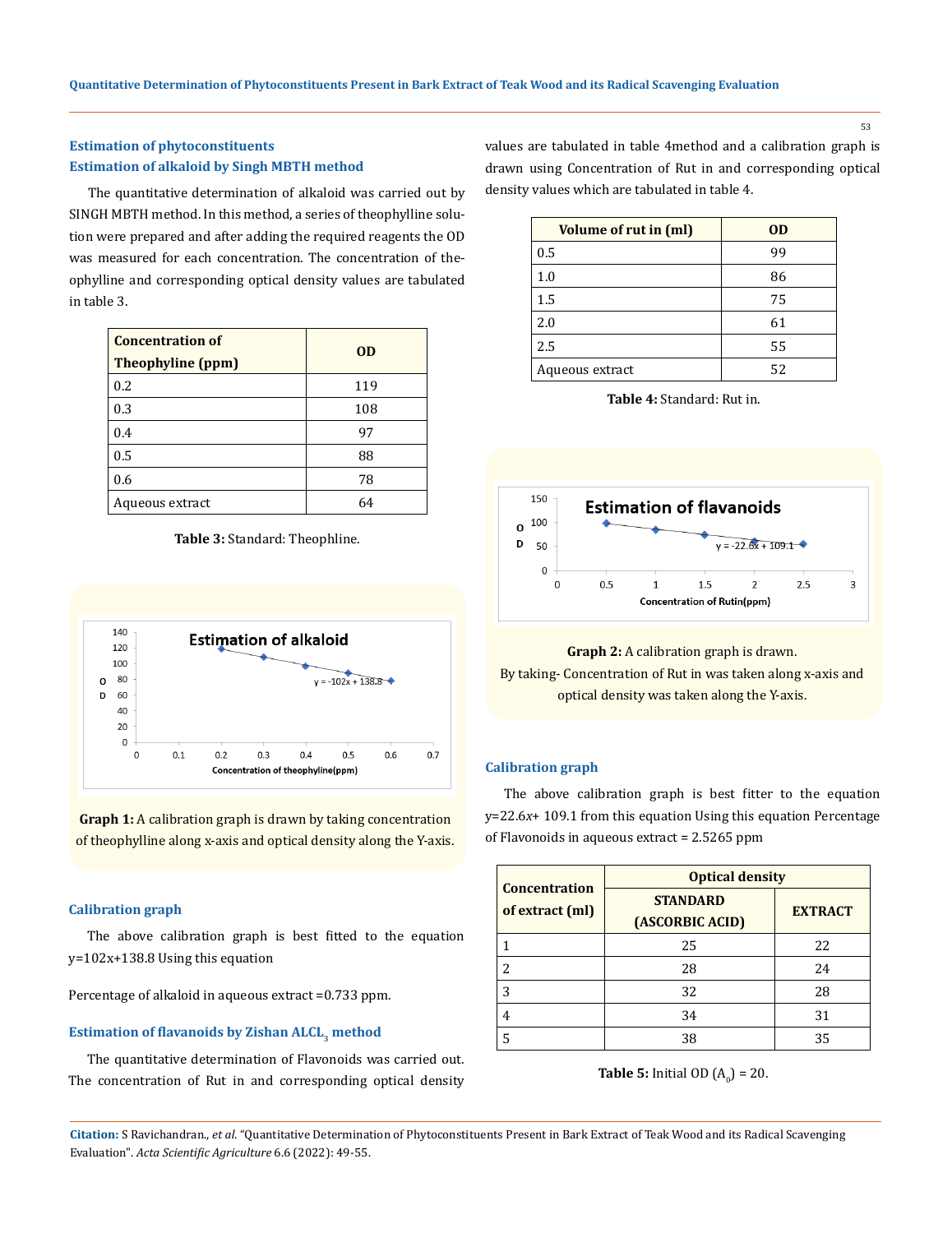The above table shows the optical density values for standard ascorbic acid, and aqueous extract. The OD Values are plotted against concentration of extracts to find out the concentration dependency of scavenging activity of the extract

| <b>Concentration</b> | percentage inhibition |
|----------------------|-----------------------|
| of extract (ml)      | $\times 100$          |
| 22                   | 10                    |
| 24                   | 20                    |
| 28                   | 40                    |
| 31                   | 55                    |
| 35                   | 75                    |

**Table 6:** Calculation of Percentage Inhibition. Initial OD  $A_0 = 8$ .

## **Conclusion**

In the present study teak wood was collected, dried and powdered. The extract concentrated and constituents separated bycolumn chromatography. The different fractions have been collected and run TLC.

# **Bibliography**

- 1. [Isabel Baptista. "Characterisation and fractioning of Tectona](https://www.sciencedirect.com/science/article/abs/pii/S0926669013003361)[grandis bark in view of its valorisation as a bio refinery raw](https://www.sciencedirect.com/science/article/abs/pii/S0926669013003361)  material". *[Industrial Crops and Products](https://www.sciencedirect.com/science/article/abs/pii/S0926669013003361)* 1.1 (2013): 166-175.
- 2. [C Pravin. "Antiulcer Activity Using Ethanolic Extract of Tec](https://www.researchgate.net/publication/322926005_Antiulcer_activity_using_ethanolic_extract_of_Tectona_garndis_Linn_Root)[tonagrandisLinn. Root Human". Journals Research Article 11.1](https://www.researchgate.net/publication/322926005_Antiulcer_activity_using_ethanolic_extract_of_Tectona_garndis_Linn_Root)  [\(2017\): 195-206.](https://www.researchgate.net/publication/322926005_Antiulcer_activity_using_ethanolic_extract_of_Tectona_garndis_Linn_Root)
- 3. Irma. "Physicochemical and organoleptic of beef sausages with teak leaf extract (tectonagrandis) addition as preservative and natural dye". *International Food Research Journal* 21.5 (2014): 2033-2042.
- 4. [OT Ogunmefun. "Phytochemical screening and antibacterial](https://www.researchgate.net/publication/320133747_Phytochemical_screening_and_antibacterial_activities_of_Tectona_grandis_L_f_Teak_leaves_on_microorganisms_isolated_from_decayed_food_samples)  [activities of Tectonagrandis L. f. \(Teak\) leaves on microorgan](https://www.researchgate.net/publication/320133747_Phytochemical_screening_and_antibacterial_activities_of_Tectona_grandis_L_f_Teak_leaves_on_microorganisms_isolated_from_decayed_food_samples)[isms isolated from decayed food samples".](https://www.researchgate.net/publication/320133747_Phytochemical_screening_and_antibacterial_activities_of_Tectona_grandis_L_f_Teak_leaves_on_microorganisms_isolated_from_decayed_food_samples) *Tropical Plant Research* [4.3 \(2017\): 376-382.](https://www.researchgate.net/publication/320133747_Phytochemical_screening_and_antibacterial_activities_of_Tectona_grandis_L_f_Teak_leaves_on_microorganisms_isolated_from_decayed_food_samples)
- 5. [KF Salifu. "Site variables controlling teak \(tectonagrandis\)](https://www.jstor.org/stable/43582276)  [growth in the high forest zone of Ghana".](https://www.jstor.org/stable/43582276) *Journal of Tropical Forest Science* [13.1 \(2001\): 99-l 08.](https://www.jstor.org/stable/43582276)
- 6. [S Ramachandran. "Antidiabetic, antihyperlipidemic and anti](https://www.sciencedirect.com/science/article/pii/S1995764511601600)[oxidant potential of methanol extract of](https://www.sciencedirect.com/science/article/pii/S1995764511601600) *Tectona grandis* flow[ers in streptozotocin induced diabetic rats".](https://www.sciencedirect.com/science/article/pii/S1995764511601600) *Asian Pacific Jour[nal of Tropical Medicine](https://www.sciencedirect.com/science/article/pii/S1995764511601600)* (2011): 624-631.
- 7. [Rosilei Aparecida Garcia. "Color stability of weathered heat](https://scielo.conicyt.cl/scielo.php?script=sci_abstract&pid=S0718-221X2014000400008&lng=en&nrm=iso)[treated teak wood Madras".](https://scielo.conicyt.cl/scielo.php?script=sci_abstract&pid=S0718-221X2014000400008&lng=en&nrm=iso) *Ciencia y Technology* 16.4 (2014): [453-462.](https://scielo.conicyt.cl/scielo.php?script=sci_abstract&pid=S0718-221X2014000400008&lng=en&nrm=iso)
- 8. Sunil Kumar. "Ethnopharmaco-botanical review of an ayurvedic plant shaaka (sagon) -tectonagrandis". *World Journal of Ayurveda Science* 1 (2016): 17-25.
- 9. B Rames. "Nidavaniteak (*tectona grandis linn*.): a renowned timber plant with potential medicinal values". *International Journal Pharmacy and Pharmaceutical Sciences* 6 (2014): 48- 54.
- 10. [Mariappan Senthilkumar. "An Improved](https://bipublication.com/files/IJABR-V6I3-2015-13_Mariappan%20Senthilkumar.pdf) *in Vitro* Micro propa[gation Technique for Teak \(](https://bipublication.com/files/IJABR-V6I3-2015-13_Mariappan%20Senthilkumar.pdf)*Tectona grandis L*.)". *International [Journal of Advanced Biotechnology and Research](https://bipublication.com/files/IJABR-V6I3-2015-13_Mariappan%20Senthilkumar.pdf)* 6 (2015): [401-411.](https://bipublication.com/files/IJABR-V6I3-2015-13_Mariappan%20Senthilkumar.pdf)
- 11. B Ramesh. "Nidavani Pharmacology of *TectonagrandisLinn*.: Short Review". *International Journal of Pharmacognosy and Phytochemical Research* 6.1 (2014): 86-90.
- 12. [Saravana Velan and S Rajendiren. "Studies on Teak Leaves](https://www.ijser.in/archives/v5i5/IJSER151417.pdf)  [\(TectonaGrandis\) as Low - Cost Adsorbent for the Treatment](https://www.ijser.in/archives/v5i5/IJSER151417.pdf)  [of Detergent Industrial Waste-Water".](https://www.ijser.in/archives/v5i5/IJSER151417.pdf) *Int. Journal of Scientific [Engineering and Research](https://www.ijser.in/archives/v5i5/IJSER151417.pdf)* 5 (2017): 110-115.
- 13. AS Kushwah. "*In-Vitro* [antioxidant potential and phytochemi](https://www.researchgate.net/publication/325126942_In-Vitro_antioxidant_potential_and_phytochemical_screening_of_Tectona_grandis_Linn_leaves)cal screening of *Tectonagrandis* Leaves". *[International Journal](https://www.researchgate.net/publication/325126942_In-Vitro_antioxidant_potential_and_phytochemical_screening_of_Tectona_grandis_Linn_leaves)  [of Pharmaceutical and Medicinal Research](https://www.researchgate.net/publication/325126942_In-Vitro_antioxidant_potential_and_phytochemical_screening_of_Tectona_grandis_Linn_leaves)* 1.1 (2013): 33-38.
- 14. A Bhavi and Patel. "*In vitro* evaluation of antilithiatic activity on TectonagrandisLinn seeds". *Journal of Pharmacy Research* 4.6 (2011): 1699-1700.
- 15. K Palanisamy. "Teak (*[Tectonagrandis Linn.](https://www.koreascience.or.kr/article/JAKO200922350101681.page)* f.): A Renowned Commercial Timber Species". *[Journal of Forest Science](https://www.koreascience.or.kr/article/JAKO200922350101681.page)* 25 [\(2009\): 1-24.](https://www.koreascience.or.kr/article/JAKO200922350101681.page)
- 16. [Ajay Singh. "Effect of methanolic extracts of](https://medcraveonline.com/MOJDDT/effect-of-methanolic-extracts-of-tectona-grandis-linn-leaves-on-diabetic-neuropathy-in-streptozotocinndashinduced-diabetic-rats.html) *Tectonagrandislinn* [leaves on diabetic neuropathy in streptozotocin-induced](https://medcraveonline.com/MOJDDT/effect-of-methanolic-extracts-of-tectona-grandis-linn-leaves-on-diabetic-neuropathy-in-streptozotocinndashinduced-diabetic-rats.html)  diabetic rats". *[Drug Design Development and Therapy](https://medcraveonline.com/MOJDDT/effect-of-methanolic-extracts-of-tectona-grandis-linn-leaves-on-diabetic-neuropathy-in-streptozotocinndashinduced-diabetic-rats.html)* 2.4 [\(2018\): 203-209.](https://medcraveonline.com/MOJDDT/effect-of-methanolic-extracts-of-tectona-grandis-linn-leaves-on-diabetic-neuropathy-in-streptozotocinndashinduced-diabetic-rats.html)

54